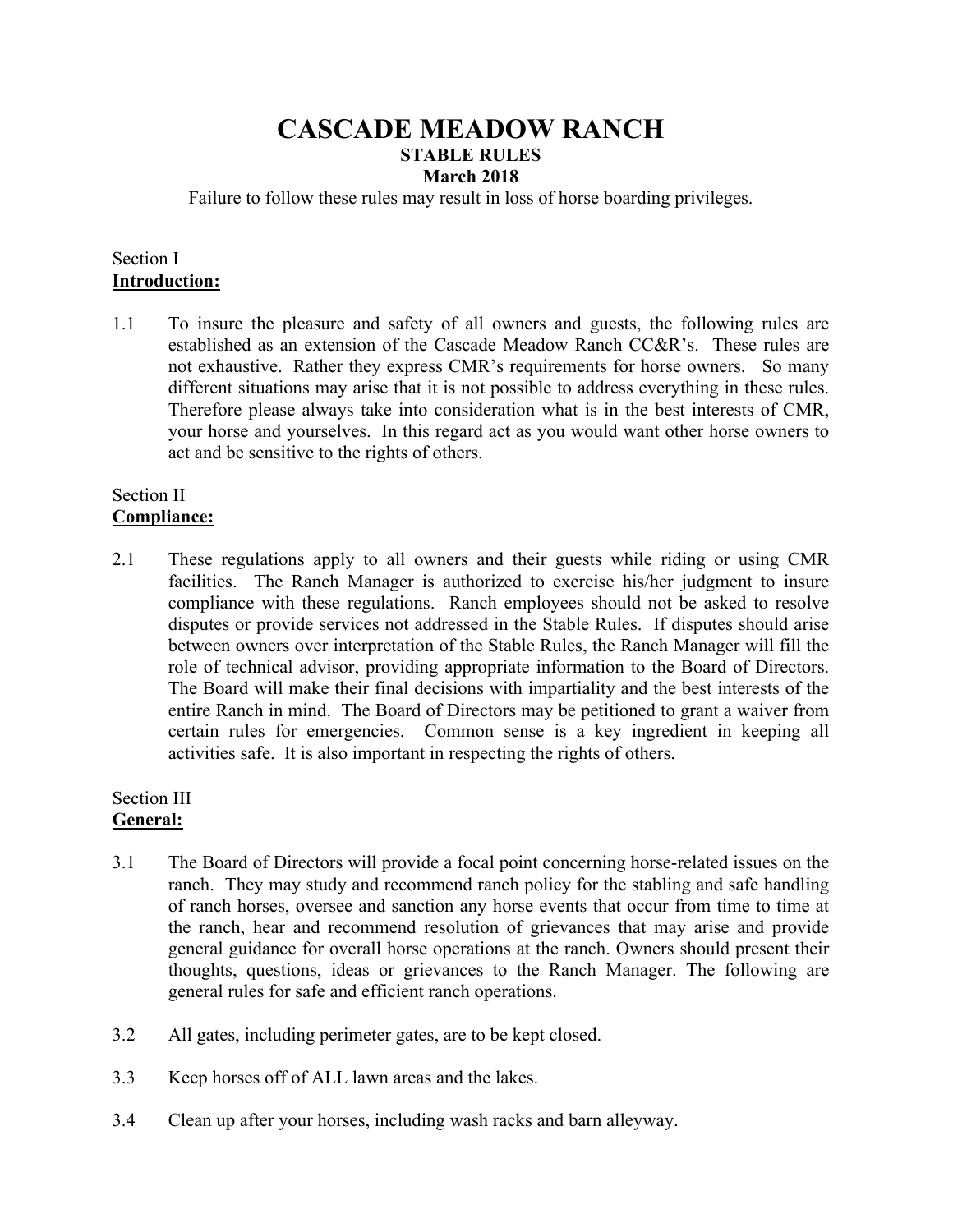- 3.5 Clean up after yourself. Tack room, feed room, and all stable areas should be kept clean and tidy.
- 3.6 Lunge horses only in an arena for the safety of everyone.
- 3.7 An adult must supervise children less than 12 years of age.
- 3.8 Smoking is forbidden in the barn or other ranch buildings.
- 3.9 Individuals are responsible for the cost of repair or damage (beyond that which is normal wear and tear) to ranch property caused by their horses or vehicles.
- 3.10 Load/unload horses clear of paved or lawn areas.
- 3.11 Do not leave horses tied to anything in the barn except the hitch rails and crossties provided for that purpose.
- 3.12 Vehicle parking is limited to appropriate parking lots and the paddock lane (except at feeding time) with the following restrictions:
	- Horses have the right-of-way at all times, drivers will be signaled when it is safe to continue.
	- Speed shall be kept prudently slow.
	- Park in such a manner as to allow other vehicles to transit the lanes or alleys.
- 3.13 Return equipment, tools, etc. to their proper storage place. Return the key to the tack room to its hanger immediately after use.
- 3.14 Insure water in wash stall and lights are turned off when no longer required.
- 3.15 At night, check that the barn doors are closed and tack room doors are locked.
- 3.16 Return the hot walker to slow setting after use.
- 3.17 If you open a gate, close it.
- 3.18 Only use your own equipment and supplies unless you have permission of the owner.
- 3.19 There is a calendar on the whiteboard located inside the west entrance to the barn. Owners may sign up for a 2-hour shift in the 10 or 2 acre turn-out pastures (assuming neither has been co-opted by the manager for pasture management or other purposes) as early as the night before the day of intended use. Owners are required to move their horses in and out of the pastures. An 8 pm to 8:00 am shift may also be reserved on a same-day basis for either open turnout pasture.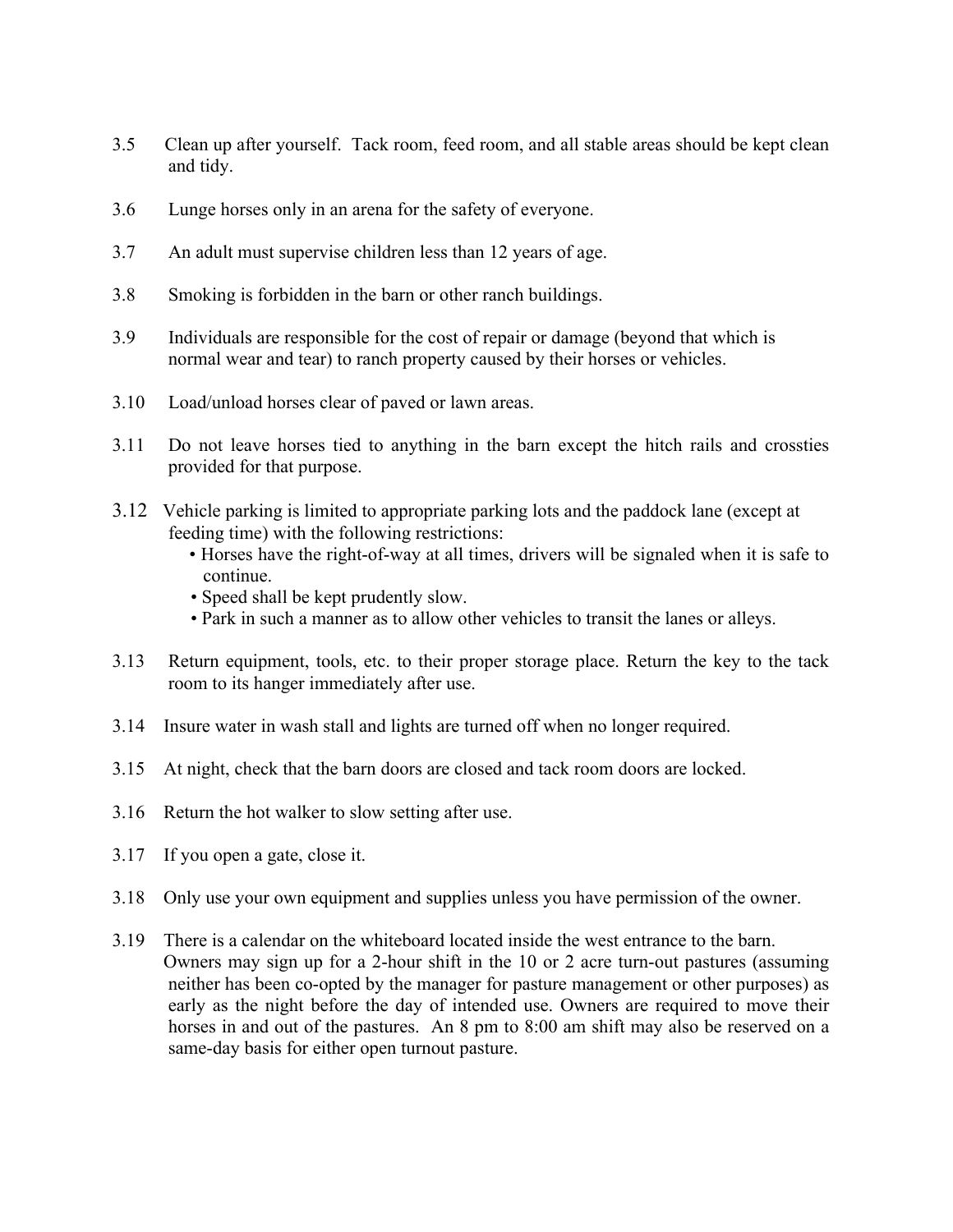# Section IV **Ranch Guests:**

4.1 Invited guests of owners are welcome to use all ranch facilities. Owners must advise the Ranch Manager when they have guests who will be participating in riding activities. Owners are required to initially accompany their guests around the ranch to familiarize them with ranch facilities, trails, and regulations. Those guests who do participate in equine activities or observers of the same and use ranch facilities are to complete the Release and Assumption of Risk form (see attachment C) and bring it to the Ranch Manager's office before participation in equestrian activities or accessing equestrian areas. Guests will be charged \$25.00 per day per horse for board, the payment of which shall be guaranteed by the owner of such guest. The Ranch Manager must approve guest horses boarded for longer than 3 days.

# Section V

# **Boarding:**

- 5.1. Property ownership at Cascade Meadow Ranch is a prerequisite to permanently boarding horses at Cascade Meadow Ranch. As established in the ranch CC&R's, homeowners may board up to six horses for each lot they own. The Ranch Manager will keep a copy of the CMR Equestrian Activities Agreement (see attachment A), signed by the owners of horses stabled on the ranch. This agreement must be completed, signed and delivered to the manager prior to boarding horses on the ranch. Horses belonging to guests of owners may be boarded for up to three days in the quarantined paddocks designated by the Ranch Manager on a space available basis. Extension of this time will be at the discretion and judgment of the Ranch Manager. Arrangements for the care of horses on the ranch for short periods or for special events should also be made with the Ranch Manager. In all cases, the Ranch Manager shall be advised reasonably in advance when horses will arrive or will leave the ranch.
- 5.2 In the ranch's current configuration, horses may be quartered in paddocks, barn stalls or pasture. Normally, up to 3 horses will be allowed in the large paddocks and two in the L-shaped and medium paddocks. The Ranch Manager will supervise horse boarding, and should it be necessary, has the authority to relocate horses at his/her discretion. The compatibility of individual horses will be considered and arbitrary changes without the owners consent will be avoided when possible. It is the desire of the Cascade Meadow Ranch community to provide paddock space to all horse-owning members of the CMR HOA. With this in mind, it may be necessary for horse owners to consolidate their boarding arrangements when paddock occupancy reaches capacity. The management, at their discretion, may require horse owners with a high horse, low-density board arrangement to increase the density of their board configuration. Visiting horses may occupy quarantined paddocks or stalls provided space is available and prerequisites have been met (see 4.1, 5.1 and 5.7).
- 5.3 It is the commitment of the CMR Board of Directors and the Ranch Manager to fairly and equitably allocate ranch horse facilities among all the property owners who own horses. To this end, the allocation of paddocks and stalls are on a first come, first served basis. The manager when necessary will maintain a temporary waiting list for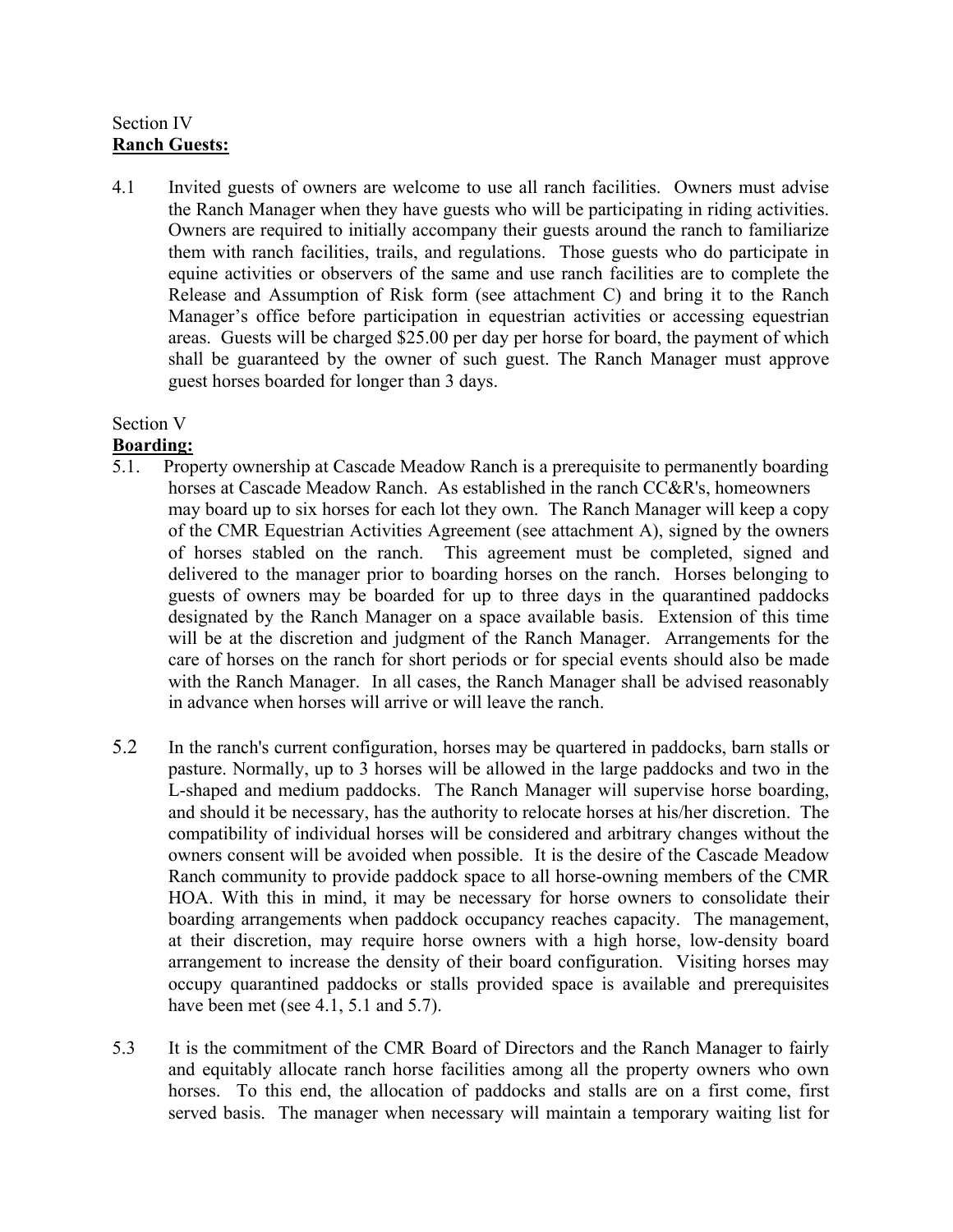the first paddock or stall available. Once the first stall or paddock has been assigned to an owner, he/she cannot be displaced except for non-payment of boarding fees. Horses temporarily moved to the winter pasture will not give up their right to their paddock unless delinquent in their boarding fees or if there is a paddock shortage.

 Owners who become delinquent in their Association dues or horse fees (see the CC&R's and Section VIII for the determination of delinquency) will lose their paddock or stall to owners on the waiting list. A paddock or stall will be declared vacant if owner's board fees are not paid within 30 days of the prior billing period. Temporary leasing of horses in a paddock or stall in order to circumvent these rules is not allowed.

 Monthly billing for paddocks, stalls, and pasture are based on the monthly portion for each type of facility used.

- 5.4 Free range pastures are open for the boarding of CMR property owners' horses at a reduced level of care. The fees for pastured horses take into account the necessity to feed hay during periods when heavy snow covers the grass deep enough to inhibit grazing and during periods of extreme cold and/or wet periods. The Ranch Manager will determine the division or location of horses between pastures. All back horseshoes must be removed before putting a horse into the East or West pasture.
- 5.5 Owners have an obligation to keep the Ranch Manager and stable personnel advised prior to the movement of their horses. For example, relocating a horse from a paddock to a pasture or vice-a-versa or when departing the ranch for training, etc. 24 hour notice should be given for pasture/paddock movement. There may be factors an owner is unaware of that would influence the reason for making a change.
- 5.6 Proposed modifications or additions to paddocks or stalls must be approved by the Board of Directors and will be at the owner's expense. The Board of Directors retains veto power over these projects. At the discretion of the Board, modifications or additions to ranch facilities may be retained without reimbursement to the owner. Or, the Board may require removal when the paddock or stall is vacated.
- 5.7 Owners should continually be aware of the health of their animals. They should also be aware of the impact on the entire ranch horse population if a contagious condition were introduced onto the Ranch. Therefore, it is the responsibility of all owners to insure their horses are healthy before bringing them onto the Ranch for the first time and thereafter. The Ranch Manager retains the authority to deny boarding on the ranch of any horse suspected of carrying a communicable disease. New horses to the ranch will be kept in quarantine for a period of 10 days. During the first three days of quarantine the horse will be under the close observation for any infectious ailment, and will not be allowed onto any other area at CMR. If, at the Ranch Manager's discretion, the horse appears to be healthy, the Ranch Manager may allow it to be ridden or lunged in open spaces such as the outdoor arena or bridle trail after the third day of quarantine, but it must continue to be boarded in its quarantine paddock for the full 10 days.
- 5.8 No stallion over two years old shall be allowed to board on the property. Stallions under the control of their riders and at the owners risk and responsibility may be permitted temporary boarding, at the managers discretion, when participating in an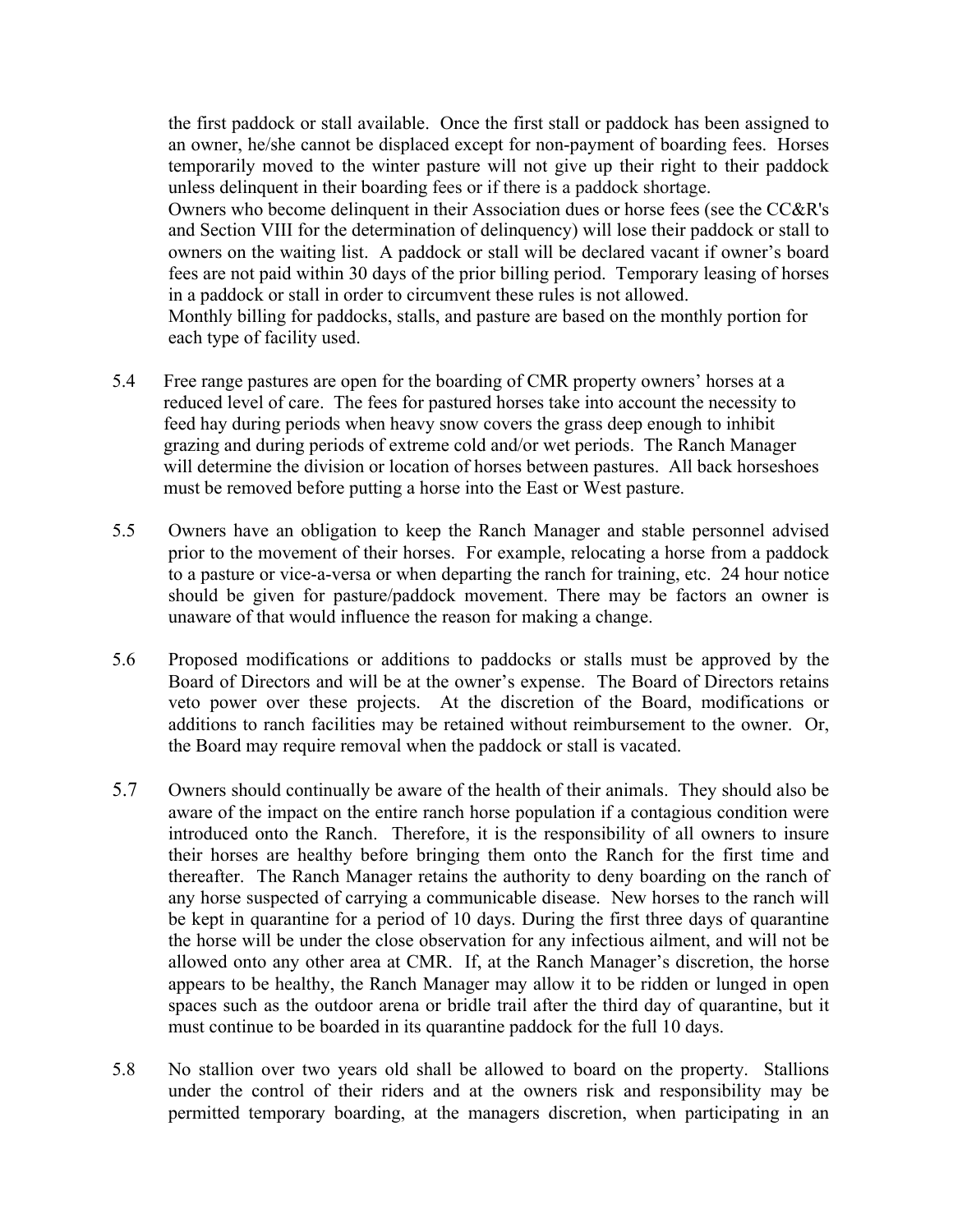event sponsored by and/or participated in by a homeowner. In any situation, stallions may only be stabled in a barn stall.

# Section VI **Health Care:**

- 6.1 In keeping with good veterinary procedures and pasture/stable management, resident horses will be wormed and vaccinated with owners providing a copy of the invoice or dated container showing proof of vaccinations and worming at regular intervals in keeping with standards deemed to provide health to all ranch horses: annual vaccinations and quarterly worming at a minimum. Owners must make arrangements on their own to schedule farrier and veterinary service. In any case, owners must pay the farrier and vet directly. Owners should make every effort to be present to catch and hold their horses during the trimming/shoeing process. An additional charge will be assessed if ranch personnel are required for this task.
- 6.2 A continual awareness of the general health of all ranch horses is important. It is incumbent on ranch employees and owners to report behavior or conditions that should be investigated. Should a situation in which a contagious disease or other condition that threatens the health of all the horses on the Ranch arise, the Association shall take appropriate steps to protect the health of all the horses. This may include quarantine, vaccination or other actions that might be recommended by a veterinarian. Owners will be notified as soon as possible, but if the situation warrants, a decision may be made in the best interest of the animals without specific direction from the owners. Any expenses incurred will be billed to the horse owner. Attachments A and B address these situations.

### Section VII **Feeding Program:**

7.1 Horses boarded on the ranch will be fed a standard daily ration of high quality hay. Owners requiring feed outside of the standard rations, such as supplements or grain allocation, must premix these rations and place them in a labeled plastic bag in the designated area in the feed room for distribution by ranch staff. Standard rations are as follows-.

> •Barn & Paddocks - grass hay (up to 20 lbs) combined weight per day as appropriate for each horse) and free feed mineral blocks.

> •Pasture - grass hay (up to 20 lbs) combined weight per day as appropriate for each horse) fed as required during the winter (when heavy snow or extreme cold conditions inhibit grazing). Mineral blocks will also be provided.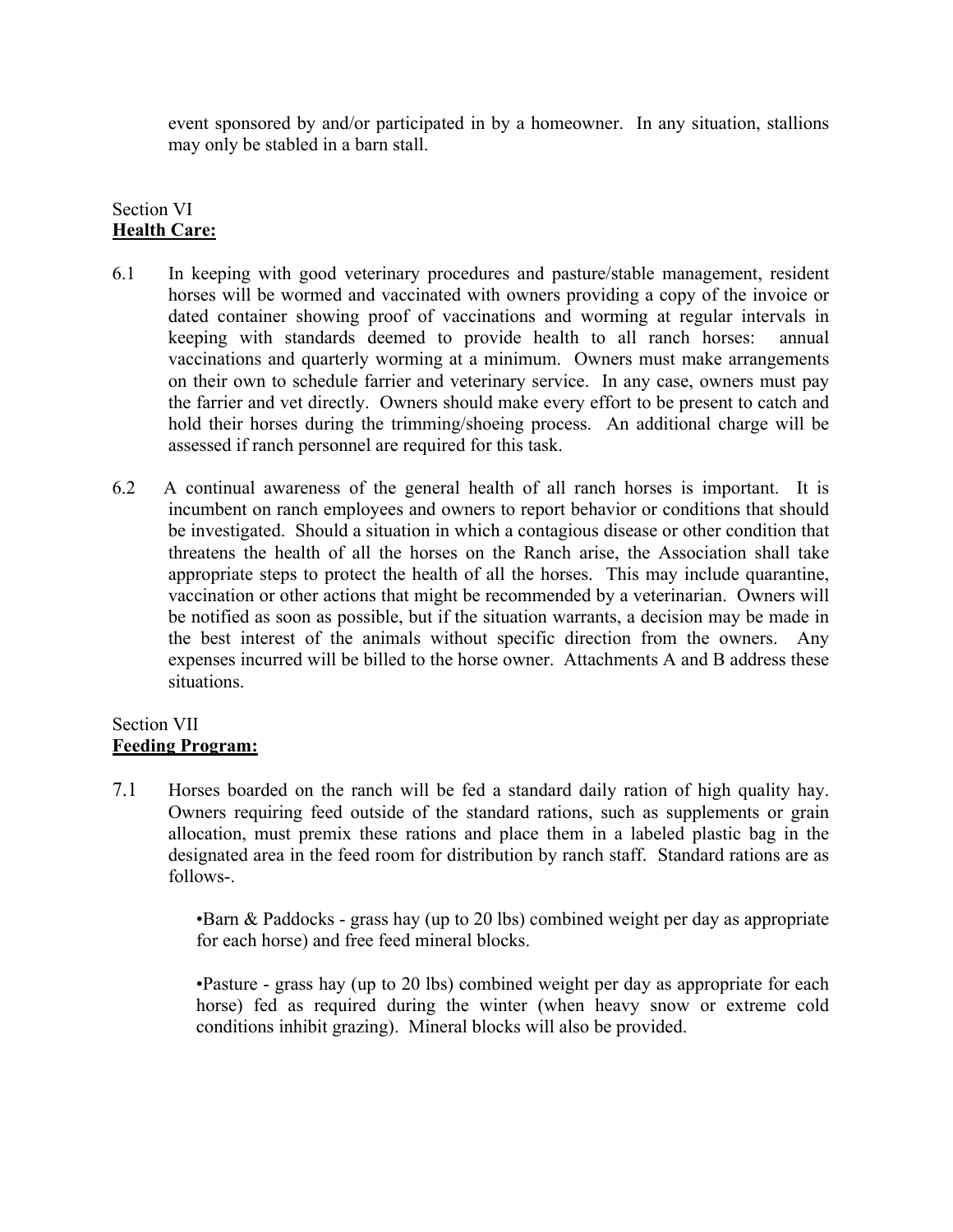## Section VIII **Boarding Fees:**

- 8.1 Basic Monthly Rates: Barn/Paddock T/O \$400 Barn: \$295 Large Paddock: \$250 "L" Paddock \$225 Medium Paddock \$180 Small Paddock w/Shelter \$165 Small Paddock \$150 Additional Horses in paddocks\$125 each Pasture:  $\qquad$  \$90
- 8.2 Additional Charges:

Barn: Blanketing services are not available Farrier service: \$20 per head to schedule and/or handle horses. Horse owner must pay farrier fees directly.

Catch fee: \$20 per head for unruly or hard to catch horses. For particularly evasive horses, at the ranch manger's discretion, the horse owner may be required to catch his/her own horse.

Extras: Any extra services outside of those described above will be performed only with Board approval and will be billed as determined appropriate by the Board.

- 8.3 Daily guest Rates: Board: \$25 per day
- 8.4 Billing: All charges to horse owners will be billed at the CMR established rates. All bills will reflect charges accumulated during the previous month. Homeowners are expected to pay all charges pertaining to their guests as well as their own horses and to send their payment to CMR at P.O. Box 687, Sisters, OR. Payment will be due not later than the last day of the month, If payment is not received within ten (10) days of when due, the account becomes delinquent. All supplements, grains, supplies, etc., are to be purchased and paid for by owners outside of the ranch accounting system.
- 8.5 Delinquent accounts shall be charged a 12% per annum late fee. If an account becomes seriously delinquent, the treasurer will notify the Board and the Board may take action at their discretion on a case by case basis.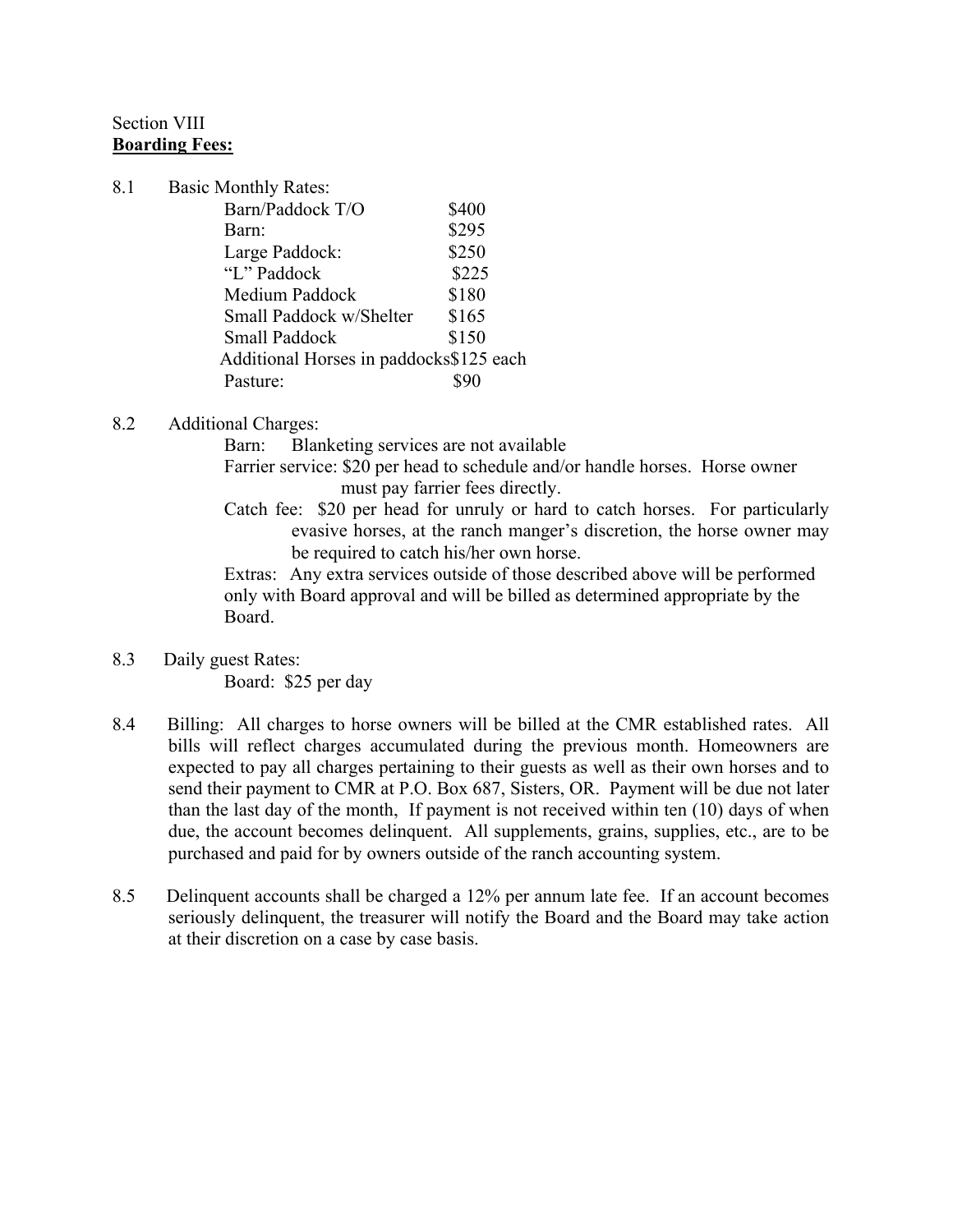# Section IX **Equine Events:**

9.1 Owners wishing to host equine-related events must schedule events at least 30 days in advance. Such equine-related events are subject to and conditional upon Board approval in advance. Owners sponsoring events will be responsible for any and all damage to ranch or other homeowner property by any guests, participants or related parties. A \$1,000 deposit is required for all equine events prior to the event. Any additional work associated with the event provided by ranch staff will be billed back to the event sponsor. Any funds remaining after deductions for damage or additional work will be returned to the owner within a reasonable timeframe. Sponsoring owner must provide proof of insurance with minimum liability coverage for the event of \$1,000,000 prior to the event.

# Section X **Changes to Stable Rules:**

- 10.1 Suggestions for change(s) to these Stable Rules should be submitted to the Horse Committee ("the HC") for its consideration. If the HC approves the suggested change(s), it will submit the language for the revision(s) to the Board of Directors ("the Board") for its approval. If the requested change(s) involve revisions to Sections 3.3 through 3.6, 3.10 through 3.19, or 7.1 of these Stable Rules, the Board may adopt them by approval of a majority of its members. Under those circumstances no communitywide vote will be required for the proposed revisions to become effective and be incorporated into the Stable Rules, although the Board may require a community vote at its discretion. If the requested change(s) involve any other provisions of these Stable Rules, (including periodic changes to boarding fees), the Board may accept them through a majority vote, and then submit them to the members of the HOA for their approval. Approval by 75% of the votes entitled to be cast will be required to adopt any revisions submitted to the community.
- 10.2 When significant changes occur an addendum or full reprint of the Stable Rules will be sent to each member of the HOA.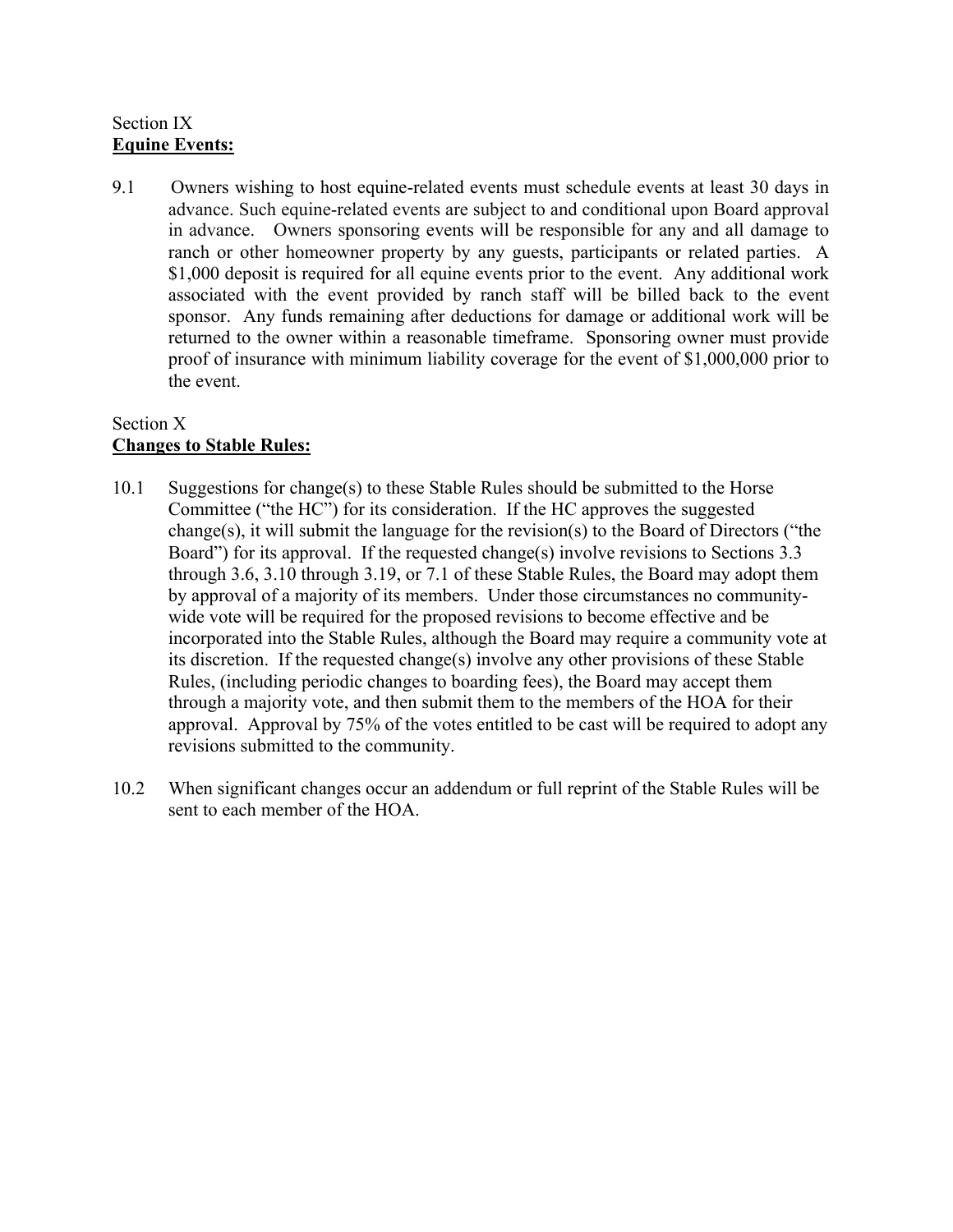# **CASCADE MEADOW RANCH HOMEOWNERS' ASSOCIATION EQUESTRIAN ACTIVITIES AGREEMENT AND WAIVER OF LIABILITY CLAIMS**

In consideration of the privilege of boarding horses and engaging in equestrian activities at Cascade Meadow Ranch, I, the undersigned, on behalf of myself, my spouse/partner (if any), and the other members of my immediate family, including any minor children, agree as follows:

A. DEFINITION. Unless the context otherwise requires, the term "Cascade Meadow Ranch" (or "CMR") means the Cascade Meadow Ranch Homeowners' Association, and its individual members, officers, directors, agents, and employees.

B. RISK OF LOSS. We understand that horses, regardless of the care provided to them, are susceptible to illness and injury. In acknowledgement of those facts, we agree to assume the risk of loss of or injury to our horse(s) boarded at CMR, and to waive any claims against CMR related to any such loss or injury.

C. EMERGENCY CARE. We understand that CMR will attempt to contact us if a horse that we board there has a medical emergency. To provide instructions for emergency care of our horse(s) in the event that we cannot be reached, we agree to provide CMR with a completed copy of the CMR Veterinarian Treatment Instructions and Authorization attached hereto as Attachment B (or other document containing the same information) for each of our horses boarding at CMR, and to update the contents thereof as necessary if circumstances change.

D. WAIVER OF CLAIMS OF LIABILITY. We acknowledge that horses and equestrian activities are inherently dangerous, and that CMR does not purport to maintain hazard-free riding conditions. Accordingly, we absolutely and unconditionally waive any and all claims of liability against CMR for any loss, injury or death relating to our participation in equestrian activities at CMR. All activities on the grounds of CMR are subject to the Equine Inherent Risk Law ORS 30.687-30.697. This waiver applies even if the conduct of CMR may be deemed to have been negligent.

E. GUEST LIABILITY WAIVERS. If we permit guests to participate in equestrian activities at CMR, we agree to require in advance that all such guests, or their parent or legal guardian in the case of minor children, sign a copy of the Release and Assumption of Risk form attached hereto as Attachment C. If we fail to do so, we agree to defend, indemnify, and hold CMR harmless from any claims by such guests for any losses, injuries or deaths related to their equestrian activities at CMR.

Signature of Owner(s)\_\_\_\_\_\_\_\_\_\_\_\_\_\_\_\_\_\_\_\_\_\_\_\_\_\_\_\_\_\_ DATE:\_\_\_\_\_\_\_\_\_\_

 $\mathcal{L}_\mathcal{L}$  , and the contribution of the contribution of the contribution of the contribution of the contribution of the contribution of the contribution of the contribution of the contribution of the contribution of

Printed Name of Owner(s)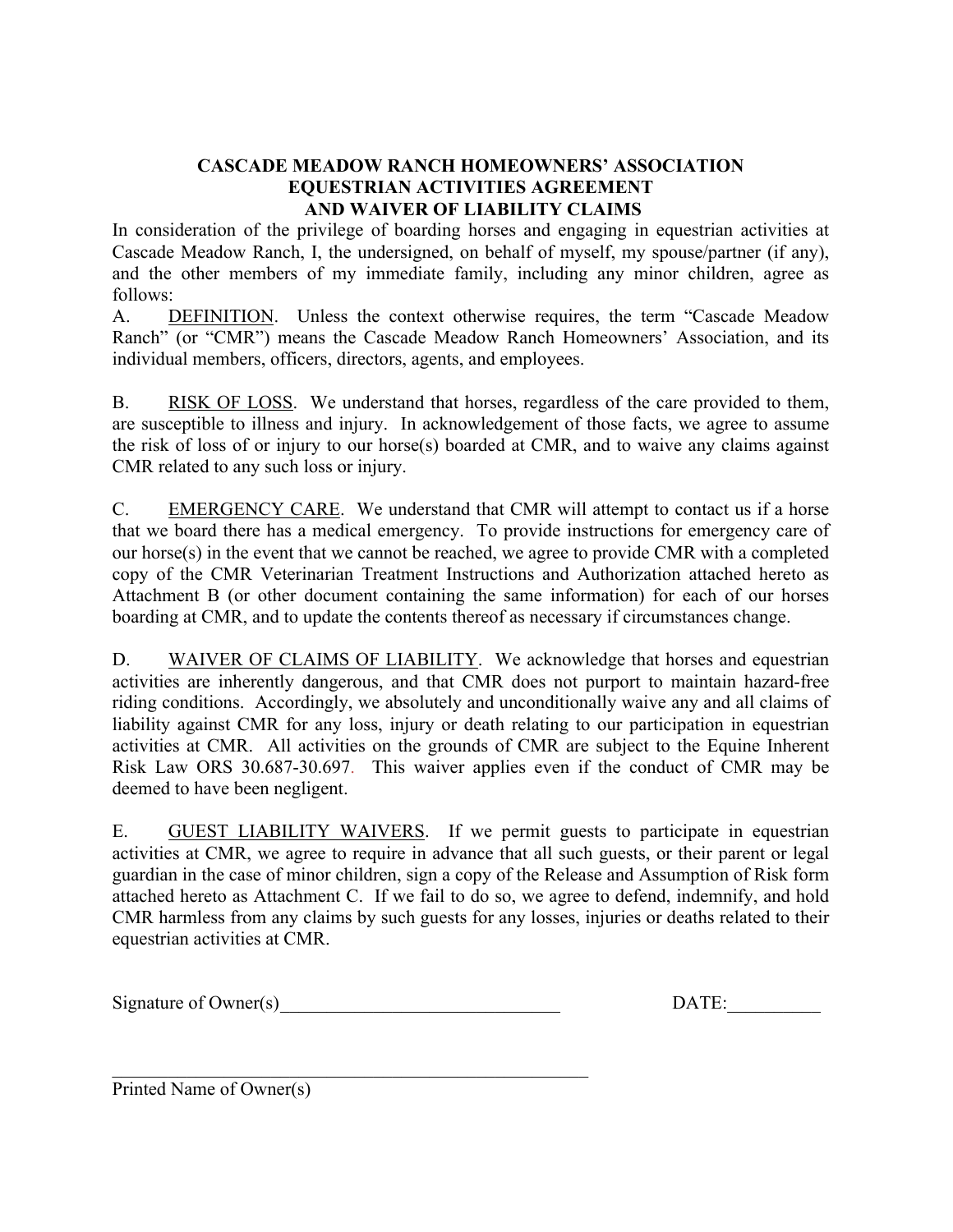## **ATTACHMENT B**

# **CASCADE MEADOW RANCH VETERINARIAN TREATMENT INSTRUCTIONS AND AUTHORIZATION**

\_\_\_\_\_\_\_\_\_\_\_\_\_\_\_\_\_\_\_\_\_\_\_\_\_\_\_\_\_\_\_\_\_\_\_\_\_\_\_\_\_\_\_\_\_\_\_\_\_\_\_\_\_\_\_\_\_\_\_\_\_\_\_\_\_\_\_\_\_\_\_\_\_\_\_\_

### **Owner's Name**

List all emergency contact phone numbers (these will not be published)

 $\mathcal{L}_\text{max} = \mathcal{L}_\text{max} = \mathcal{L}_\text{max} = \mathcal{L}_\text{max} = \mathcal{L}_\text{max} = \mathcal{L}_\text{max} = \mathcal{L}_\text{max} = \mathcal{L}_\text{max} = \mathcal{L}_\text{max} = \mathcal{L}_\text{max} = \mathcal{L}_\text{max} = \mathcal{L}_\text{max} = \mathcal{L}_\text{max} = \mathcal{L}_\text{max} = \mathcal{L}_\text{max} = \mathcal{L}_\text{max} = \mathcal{L}_\text{max} = \mathcal{L}_\text{max} = \mathcal{$ 

|                                                                                                                                                                                                                                | Horse's Name                      | Gelding or Mare (circle)                                                                                                                                                                                                                                                                                                                                                                                                                                                        |  |
|--------------------------------------------------------------------------------------------------------------------------------------------------------------------------------------------------------------------------------|-----------------------------------|---------------------------------------------------------------------------------------------------------------------------------------------------------------------------------------------------------------------------------------------------------------------------------------------------------------------------------------------------------------------------------------------------------------------------------------------------------------------------------|--|
|                                                                                                                                                                                                                                |                                   |                                                                                                                                                                                                                                                                                                                                                                                                                                                                                 |  |
| Markings                                                                                                                                                                                                                       |                                   |                                                                                                                                                                                                                                                                                                                                                                                                                                                                                 |  |
| Idiosyncrasies or medical concerns                                                                                                                                                                                             |                                   |                                                                                                                                                                                                                                                                                                                                                                                                                                                                                 |  |
|                                                                                                                                                                                                                                | PREFERRED VETERINARIAN: PREFERRED | Phone                                                                                                                                                                                                                                                                                                                                                                                                                                                                           |  |
|                                                                                                                                                                                                                                |                                   | Phone $\qquad$                                                                                                                                                                                                                                                                                                                                                                                                                                                                  |  |
| PREFERRED FARRIER: New York State State State State State State State State State State State State State State State State State State State State State State State State State State State State State State State State St |                                   | Phone: $\qquad \qquad$                                                                                                                                                                                                                                                                                                                                                                                                                                                          |  |
|                                                                                                                                                                                                                                |                                   | Authorization: We understand that, in the event that this horse has a medical emergency,<br>CMR's staff will attempt to contact us. Should those attempts fail, we authorize CMR staff to<br>engage our preferred veterinarian, or our designated backup veterinarian if our preferred<br>veterinarian is not available, to treat this horse. Charges for emergency services provided to<br>this horse under those circumstances will be promptly paid by us up to a maximum of |  |
|                                                                                                                                                                                                                                |                                   |                                                                                                                                                                                                                                                                                                                                                                                                                                                                                 |  |
|                                                                                                                                                                                                                                | Owner's Signature(s):             |                                                                                                                                                                                                                                                                                                                                                                                                                                                                                 |  |
| Printed Name(s):                                                                                                                                                                                                               |                                   |                                                                                                                                                                                                                                                                                                                                                                                                                                                                                 |  |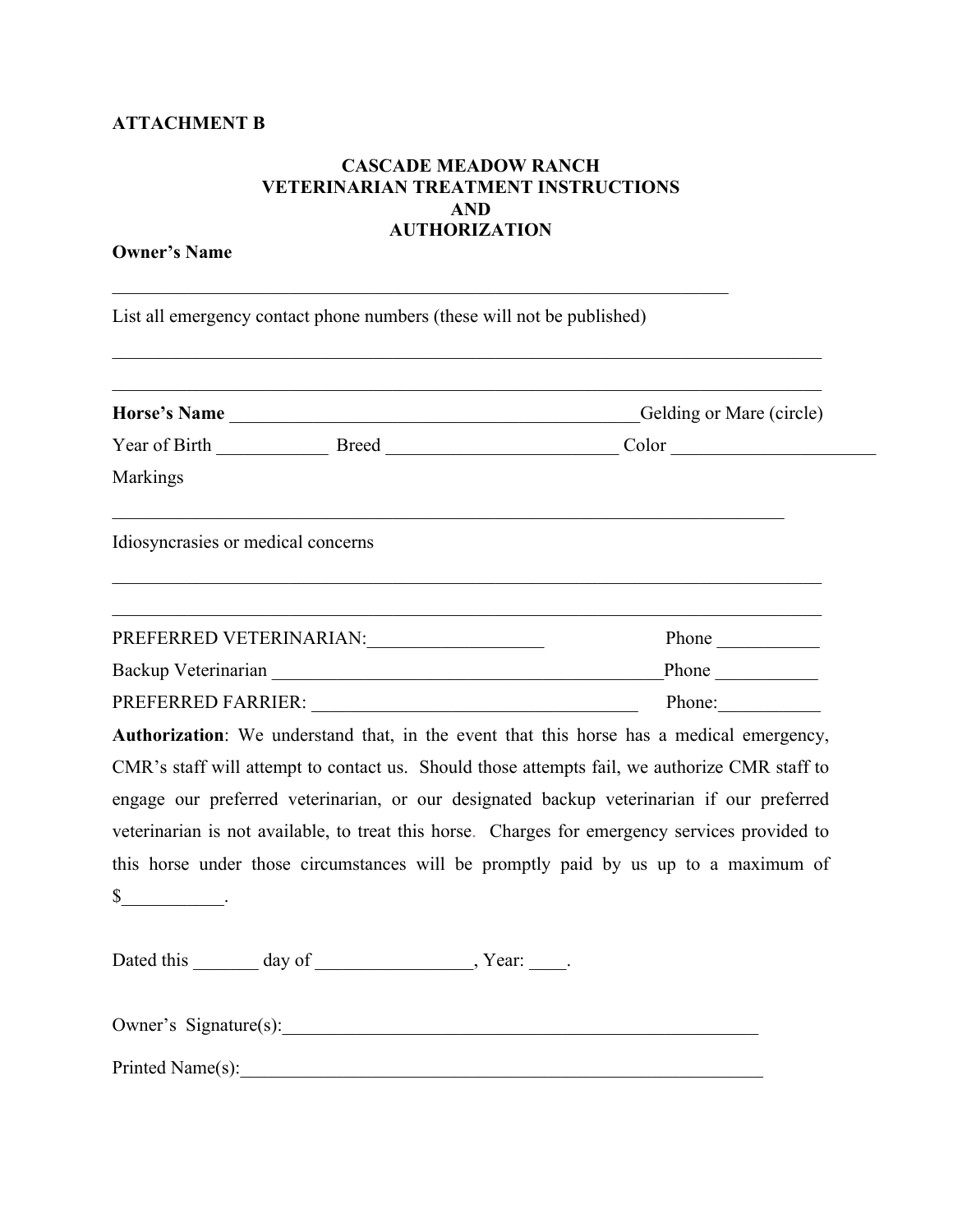| <b>Most Recent Vaccinations:</b> |  |  |
|----------------------------------|--|--|
|                                  |  |  |

| Name of Vaccine(s) |  |
|--------------------|--|
|--------------------|--|

| Date |  |
|------|--|
|      |  |

**Most Recent Worming:**

Name of Product\_\_\_\_\_\_\_\_\_\_\_\_\_\_\_\_\_\_\_\_\_\_\_\_\_\_\_\_\_ Date\_\_\_\_\_\_\_\_\_\_\_\_\_\_\_\_\_